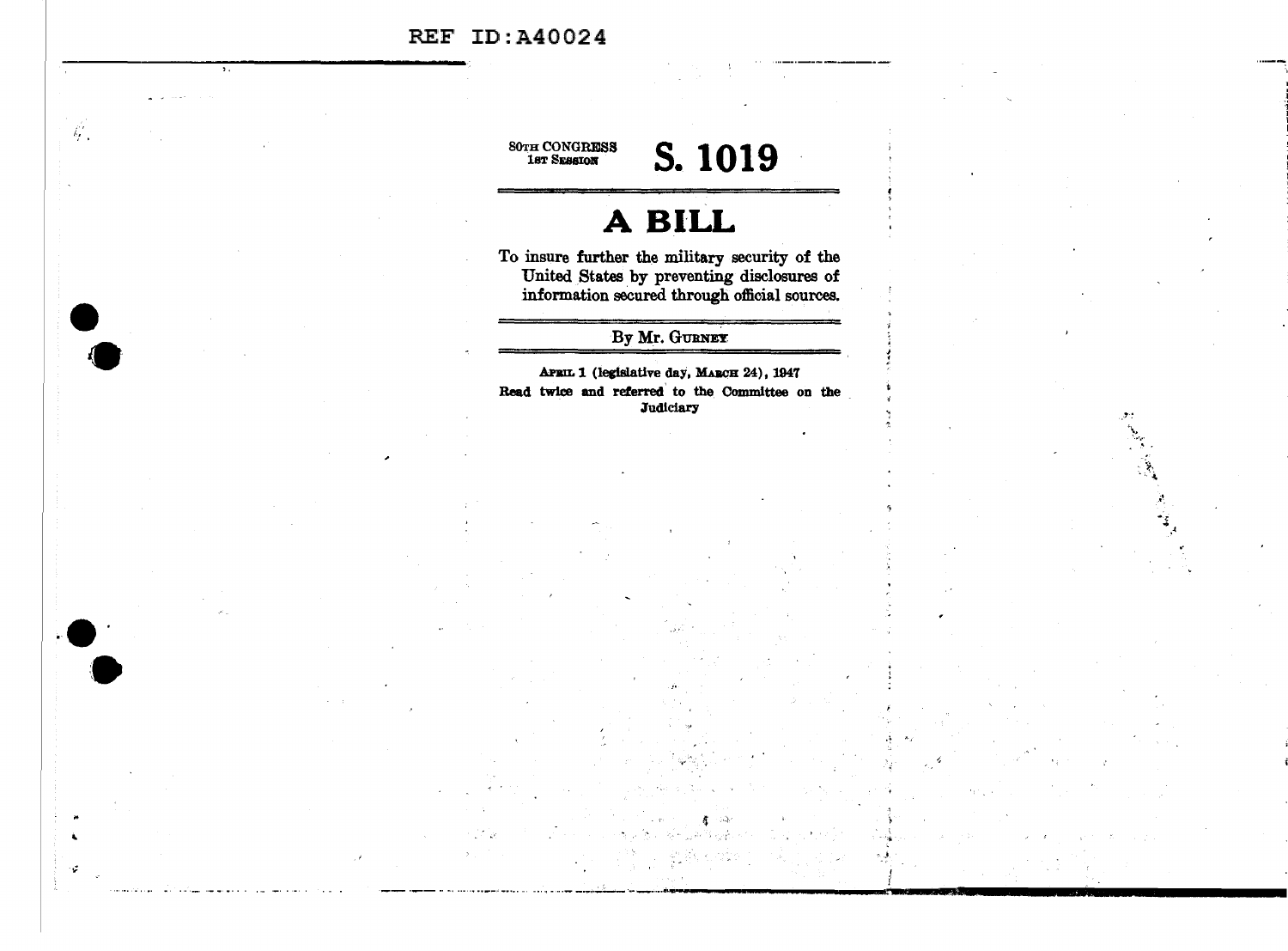#### REF ID:A40024

••



Soa aloo  $HR2965$ 

 $\ln a_1$  beller  $\cdot$   $\sim$   $\sim$ 

**80TH CONGRESS** 1st SESSION

### IN THE SENATE OF THE UNITED STATES

**s. 1019** 

APRIL 1 (legislative day, MARCH 24), 1947

Mr. GURNEY (by request) introduced the following bill; which was read twice and referred to the Committee on the Judiciary

### **A BILL**

To insure further the military security of the United States by preventing disclosures of information secured through official sources.

*Be it enacted by the Senate and House of Representa-tives of the United States of America in Congress assembled,*  That whoever, by virtue of his employment by or perform-ance of services for the United States or by virtue of his employment by any person, firm, or corporation performing services for the United States or by virtue of his service in . **'1** the armed forces of the United States, having obtained, or having had custody of, access to, or knowledge of ( 1) any information concerning the nature, preparation, or use of any code, cipher, or cryptographic or cryptanalytical system of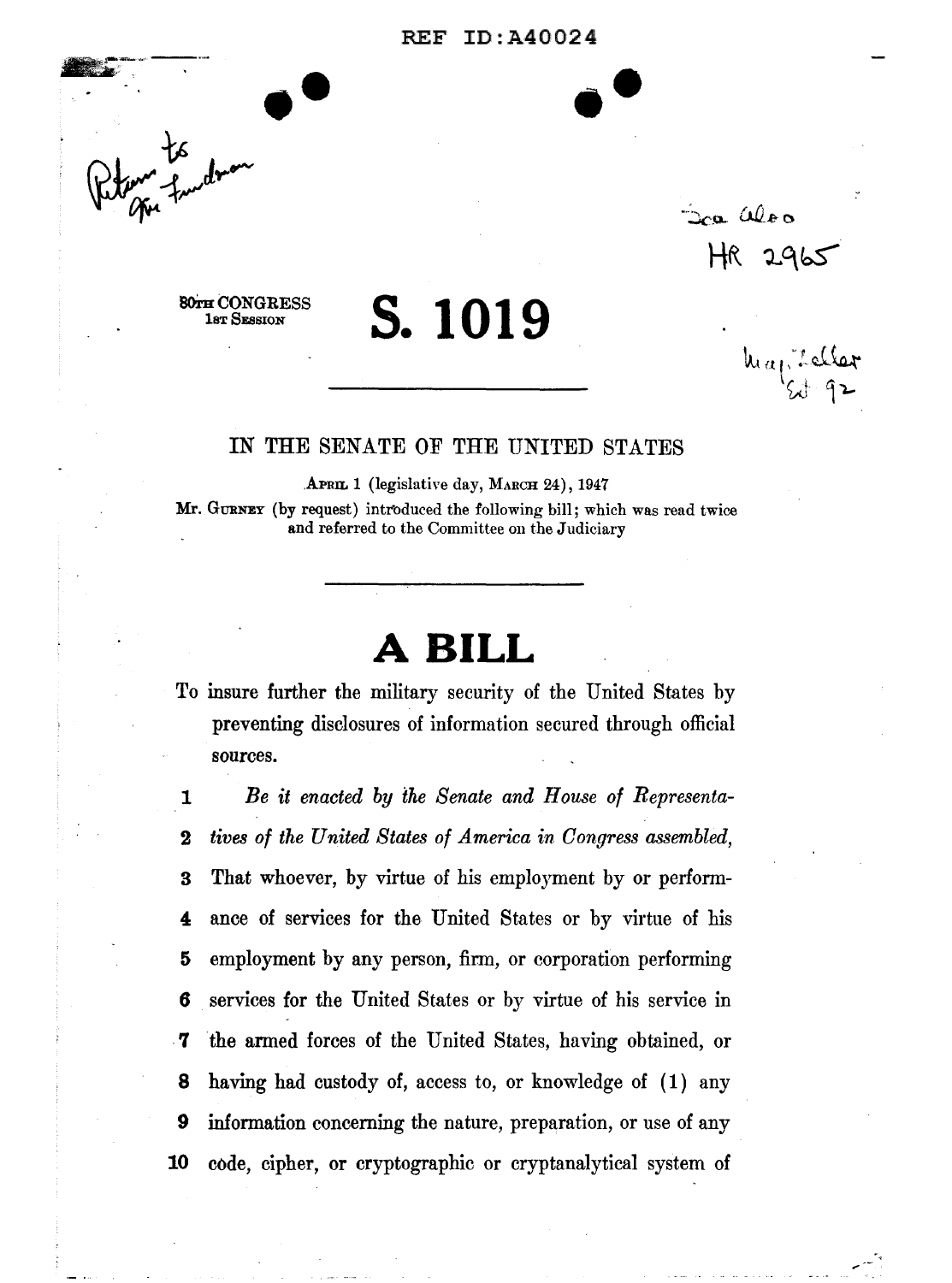1 the United States or any foreign government; or (2) any 2 information concerning ,the design, construction, use, main-3 tenance, or repair of any device, apparatus, or appliance 4 used or prepared or planned for use by the United States or 5 any foreign government for cryptographic or cryptanalytic 6 purpose; or ( 3) any message, document, writing, note, 7 paper, or the contents or meaning thereof, which has been, 8 or purports to have been, prepared or transmitted in or by 9 the use of any code, cipher, or cryptographic system of the 10 United States or any foreign government; or (4) any in-11 formation concerning the cryptographic or cryptanalytic 12 activities of the United States or any foreign government; 13 or (5) any information which has been or purports to have 14 been derived from cryptanalysis of messages transmitted by 15 the United States or any foreign government, shall willfully, .. 16 without authorization by the head of the department or 17 agency by which such person was employed or in which he 18 performed services at the time when he had custody of or 19. access to or obtained knowledge of the above-described in-20 formation or material, or if such department or agency is 21 no longer in existence, without joint authorization by the 22 Secretary of State, the Secretary of War, and the Secretary 23 of the Navy, communicate, furnish, or transmit to another 24 or publish any such information or material, shall be fined 25 not more than \$10,000 or imprisoned not more than ten

'

2

I *{.f* '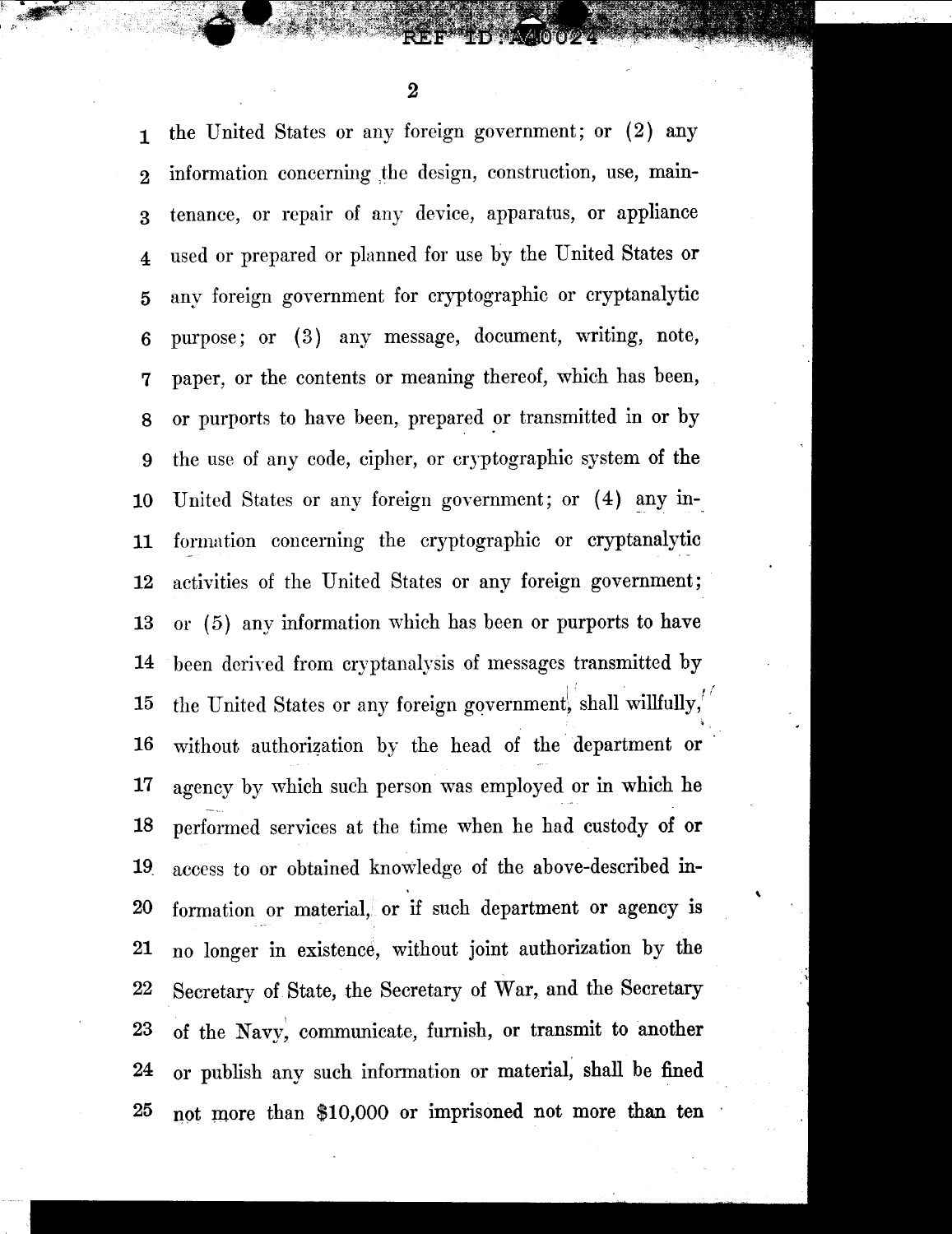1 years or both. Authorizations, as herein provided, shall be 2 granted only in accordance with regulations prescribed by 3 the President.

4 SEC. 2. 'Vhoever, by virtue of his employment by or 5 performance of services for any foreign government or by 6 virtue of his service in the armed forces of any foreign govem-7 ment, having obtained, or having had custody of, access to, 8 or knowledge of (1) any information concerning the nature, 9 preparation, or use of any code, cipher, or cryptographic or 10 cryptanalytical system of the United States; or (2) any 11 information concerning the design, construction, use, main-12 tenance, or repair of any device, apparatus, or appliance used 13 or prepared or planned for use by the United States for 14 cryptographic or cryptanalytic purpose; or (3) any message, 15 document, writing, note, paper, or the contents or meaning 16 thereof, which has been, or purports to have been, prepared 17 or transmitted in or by the use of any code, cipher, or crypto-18 graphic system of the United States; or (4) any information 19 concerning the cryptographic or cryptanalytic activities of 20 the United States; or (5) any information which has been or 21 purports to have been derived from cryptanalysis of messages 22 transmitted by the United States, shall willfully, without joint 23 authorization by the Secretary of State, the Secretary of War, 24 and the Secretary of the Navy communicate, furnish, or trans-25 mit to \_another or publish any such information or material,

3